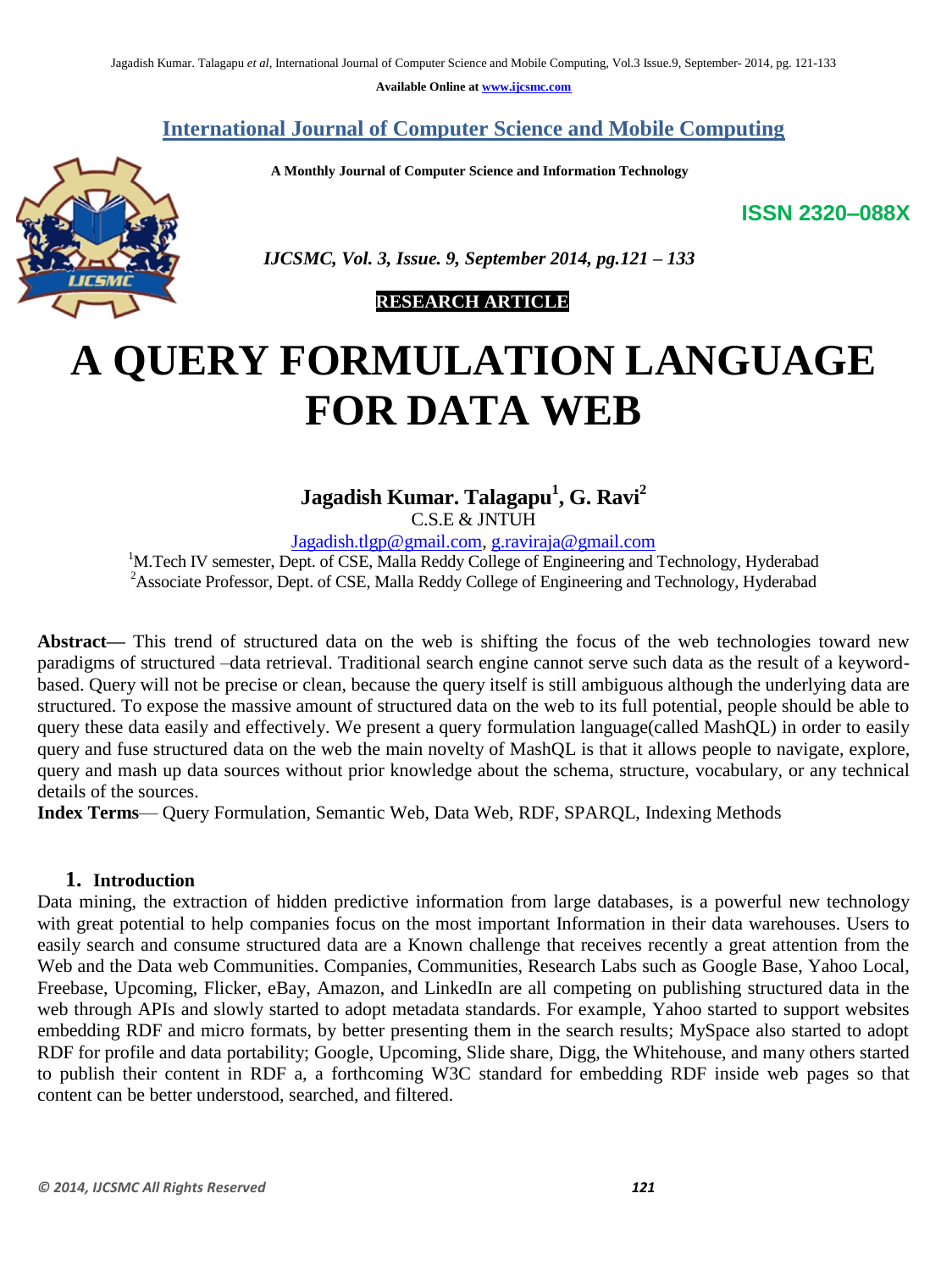#### **1.1 Scope of the project:**

This trend of structured data on the Web (Data Web) is shifting the focus of Web technologies towards new paradigms of *structured-data retrieval*. Traditional search engines can serve such data as the results of a keyword based query will be precise or clean, because the query itself is still decided although the underlying data is structured. In this project we apply query formulation language .a user can write a keyword, based on the keyword to display the relevant information. For Example Web user wants to retrieve "Lara's articles 2007". In our Application User select type article or storybooks, here user need article so user select Article Based on article display author name, here user need Lara's article so user Select Lara's Based on author name display Lara's articles published years, here user need "Lara's articles 2007". So user select year 2007 Then user go to search finally web user get the Lara's articles 2007.

#### **1.2 Challenge:**

The huge database consists of both related and relevant information. To retrieve structured information few challenges are encountered before formulating a query, user has to know in "what way the data is structured" and "what are the labels of those data elements". This is because the end users are not expected to investigate about the schema. Instead the user every time search and filter for structured information. Users only use drop-down lists generated dynamically, as they interact with the query editor. We even do not assume that a data source should have -an offline or inline- schema. To define the query formulation power of MashQL, the Data Web is chosen as an application scenario. We also chose RDF as a data model and SPARQL as a backend query language. This is because RDF is themost primitive data model, and thus, MashQL can be similarly used for querying, e.g., databases and XML. Formulating queries should be fast and should not need any programming skills.

#### **Example:**

Web user wants to retrieve "Lara's articles 2007". In our Application. User select type article or books, or songs here user need article so user select Article Based on article display author name, here user need Lara's article so user Select Lara's Based on author name display Lara's articles published years, here user need "Lara's articles 2007". RDF data is queried using SPARQL. So user select year 2007 Then user go to search finally web user get the Lara's articles 2007. Query conditions in SPARQL are called triple-patterns (RDF represents data as a directed labeled graph. A graph is a set of triples of the form <Subject, Predicate, Object>. Subjects and Predicates must be URIs, an Object can be either a URI or a Literal.), and evaluated as pattern-filling rather than truth- evaluation if compared with SQL. This is a robust way for querying schema-free data, as changes to data do not cause queries to break; however, it poses hard query formulation challenges. Before writing a query, one has to be fully-aware of the property labels and data structures query requires one to manually investigate the data itself before querying it. This issue becomes challenging in the case of large datasets; and even more complex when querying multiple sources, as predicates have to be explicitly union-ed. It allow people to easily query and consume structured data is a known challenge in different areas.

[http://example1.com:](http://example1.com/) [http://example2.com](http://example2.com/)

- A1 rdf:Type bibo:Article :A1 :Title "Data Web" :A1 :Author "Tom Lara" :A1 :Author "Bob Hacker" :A1 :Year 2007 :A2 rdf:Type bibo:Article :A2 :Title "Semantic Web" :A2 :Author "Tom Lara" :A2 :Year 2005
- :B1 :Title "Linked Data" :B1 :Author "Lara T." :B1 :PubYear 2008 :B1 :Publisher "Springer" :B2 :Title "Data on the Web" :B2 : Author "Abiteboul S."

**Figure: 1.** SPARQL query over two RDF data sources.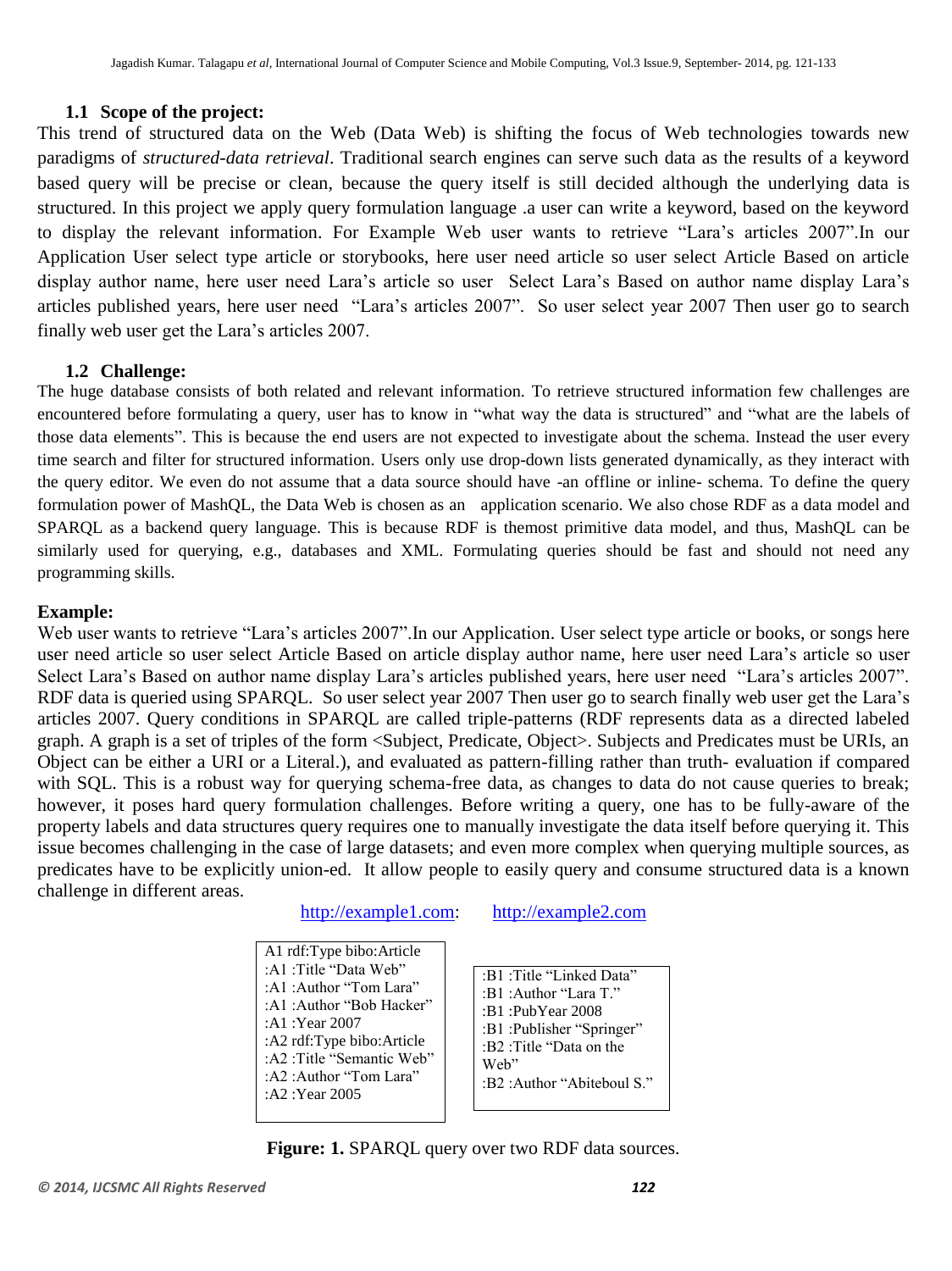#### SPARQL Query:

 PREFIX S1:<http://example1.com> PREFIX S2:<http://example2.com> SELECT ?ArticleTitle FROM <http://example1.com> FOM <http://example2.com> WHERE {{{?X S1:Title ?ArticleTitle} UNION {?X S2:Title ?ArticleTitle}} {{?X S1:Author ?X1} UNION {?X S2:Author ?X1}} {{?X S1:Year ?X2} UNION {?X S2:PubYear ?X2}} FILTER regex(?X1, "^Lara") FILTER (?X2 > 2007)}

Results:



**Figure: 2.** the same SPARQL query Figure 1, but in Mash QL.

We propose an interactive query formulation language, called MashQL. The novelty of MashQL (compared with related work) is that it considers all of the above assumptions together. Being a language -not merely an interface and, at the same time, assuming data to be schema-free is one of the key challenges addressed in the context of MashQL design and development. Without loss of generality, this article focuses on the Data Web scenario. We regard the Web as a database, where each data source is seen as table. In this view, a data mashup becomes a query involving multiple data sources.

To illustrate the power of MashQL we chose to focus on querying RDF, which is the most primitive data model, hence, other models -as XML and relational databases - can be easily mapped into it. We give a bird's-eye view of MashQL in Figure 2 which shows the same query as in Figure 1 written in MashQL. The first module specifies the query input, the second module specifies the query body, and the output is piped into a third module (not shown here) that renders the results into HTML or XML, or as RDF input to other queries. Each MashQL query is seen as a tree; the root is called the query subject. Each branch is a restriction on a property of the subject. Branches can be expanded to allow sub trees, called query paths, which allows one to navigate through the underlying dataset and build complex queries. Formulating a query is an interactive process: First, the editor queries a given dataset (as a black-box) to find the main concepts, from which the query subject can be selected. The editor then finds the possible properties for this subject (e.g. Title, Author, Year). The user selects a property and restricts it using a function. In this way, users can navigate and query a data source without any prior knowledge about it. The symbol " "indicates a projection, i.e., appear in the results. When querying multiple sources, two properties (or two instances) are considered the same if and only if they have the same URI. To help end-users not seeing cryptic URI,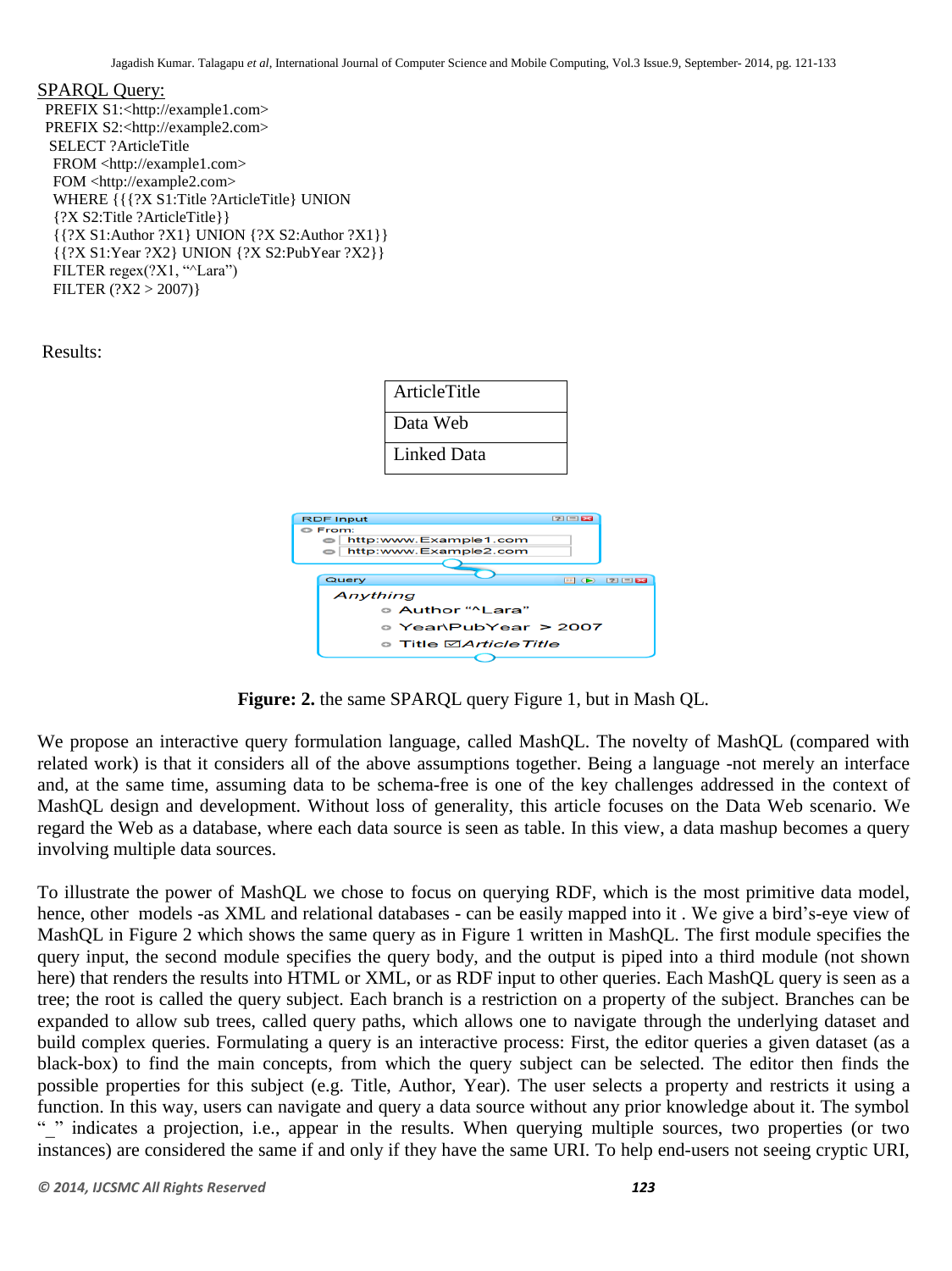the editor normalizes URIs by detecting different namespaces of same properties and optionally combines them together (Section6). In case of different same spaces and property labels (e.g.,S1:Year and S2:PubYear), the user can choose the union operator "\" to combine them. Although MashQL can be used, in a sense, for data integration, but this is not a goal per se. Data integration requires not only syntax, but also semantic integration, which is not supported in MashQL. MashQL allows people to spot different labels of same properties.

- Query Language: The notational system and constructs that make MashQL an expressive and yet intuitive query language, supporting all constructs of SPARQL.
- Query Formulation Algorithm: This algorithm is used by the Mash QL editor. Its novelty is that it one to navigate through and query a data graph(s) without assuming the end-user to
- $\triangle$  Know the schema or the data to adhere to a schema.
- Graph Signature Index: Because of assumption 2 (data is schema-free), the previous algorithm has to query the whole dataset in real-time, which can be a performance bottleneck because such queries may involve many self-joins. Hence, the interactivity of Mash QL might be unacceptable. Thus, we propose a new way of indexing RDF, which we call the Graph Signature. The size of a Graph Signature is typically much smaller than the original graph, yielding fast response-time queries.
- Implementation and Evaluation: We present two implementations of MashQL: a server-side. mashup editor, and a Firefox add-on extension. We evaluate the response-time of MashQL on two large.
- Datasets: DBLP and DBPedia; and compare it with Oracle's Semantic Technology. We will show queries can be answered instantly, regardless of the data size.

# **2. Related Work**

There are several approaches have been proposed by the database community to query structured data sources, such as *query-by-example* and conceptual *queries*. These types of approaches are not used by casual users. This is because they still assume knowledge about the relational/conceptual schema. In the natural language processing community, it has been proposed to allow people to write *queries as natural language sentences*, and then translate these sentences into a formal language (SQL or XML Query). However, these approaches are challenged with the language ambiguity and the "free mapping" between sentences and data schemes. Several approaches and RDF Author are proposing to *represent triple patterns graphically* as ellipses connected with arrows. However, these approaches assume advanced knowledge of RDF and SPARQL. Some mash up editors (e.g., Yahoo Pipes, Popfly, sMash) allow people to write query scripts inside a module, and visualize these modules and their inputs help formulating what is inside these boxes. In XML databases, the lore query language has been proposed to allow people to query XML data graphically, and without prior knowledge about the data.

# **3. Definition of MashQL**

The concatenation of syntax and semantics is known as MashQL. The idea of MashQL is to allow people to query, mash up, and pipeline structured data intuitively. In the background MashQL queries are automatically translated into and executed as SPARQL queries. The novelty of MashQL is that it allows one to query (and navigate) an RDF graph without any prior knowledge about its structure or technical details; as well as it supports query pipelines as a built-in concept. RDF represents data as a directed labeled graph. A graph is a set of triples of the form <Subject, Predicate, Object>. Subjects and Predicates must be URIs, an Object can be either a URI or a Literal. The only difference with the RDF model is that we allow an identifier to be any form of a key (i.e. weaker than a URI). Allowing this, would simplify the use of MashQL for querying databases. Relational databases (or XML) can be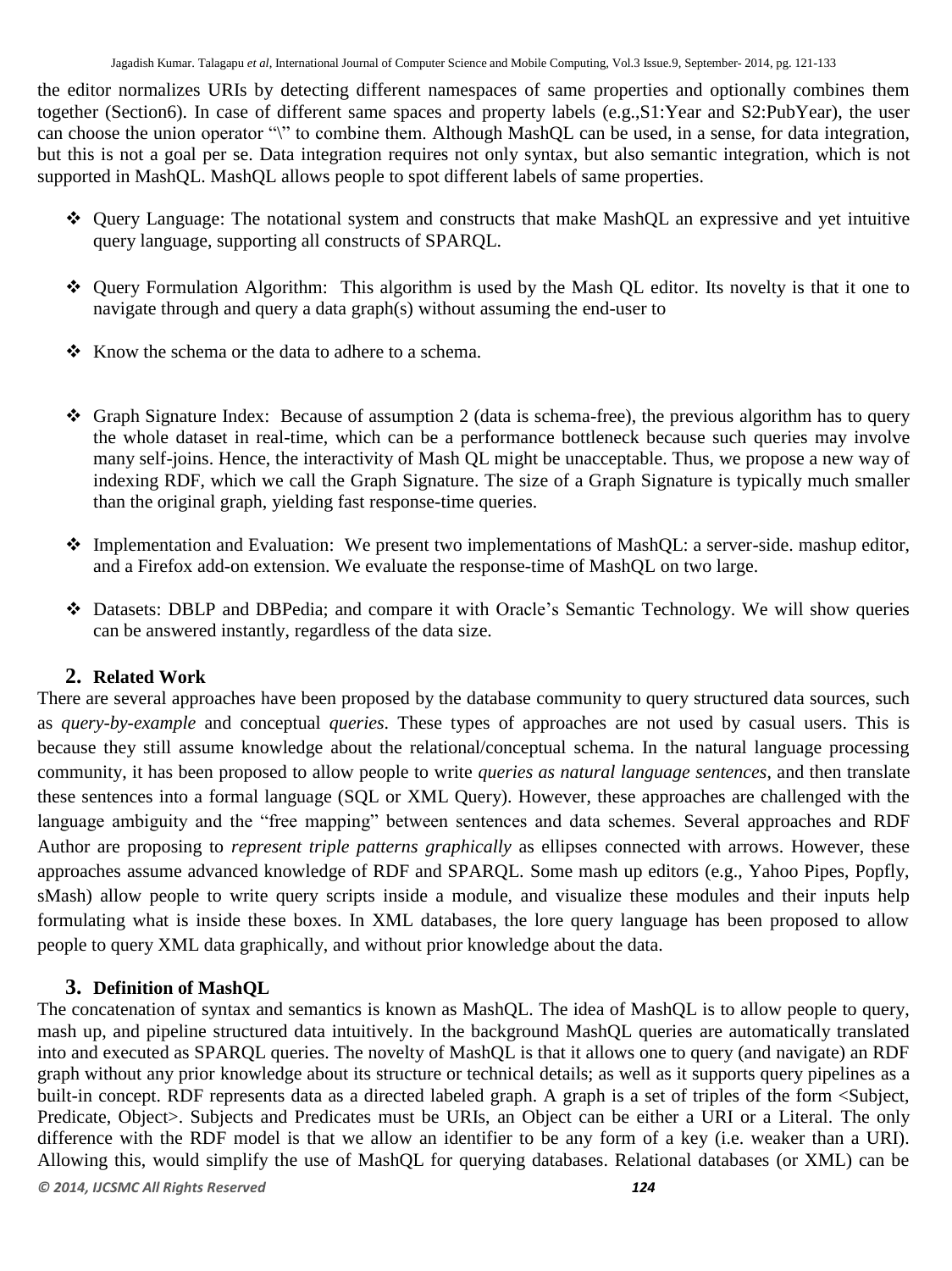mapped easily to this primitive data model. The primary key of a table is seen as a subject, a column label as a predicate, and the data-entry in that column as an object. Foreign keys represent relationships between data elements across tables.



RDF provides a rich data model where the entities and relationships can be described in details. The relationships in the RDF framework are class objects, which mean that the relationship between the objects may be created arbitrarily and stored separately from the objects. This makes RDF suitable for dynamically changing, shared and distributed nature of web. Also RDF's simple data model and the ability of modeling data which differ from resource to resource, led to its increasing usage in applications unrelated to semantic web activity.

It is easy to write, flexible, and without constrains. However RDF has been criticized that the XML syntax for RDF is verbose and the triplet (subject, predicate, object expressions) notation is not expressive enough.



#### **4. Implementation**

There are some lists of the possible properties for this subject is dynamically generated to add a restriction on the chosen subject. The user can choose any one of the subject from the list of properties such as {Title, Author, Publisher, Year}; if the subject is a variable, the list will be the set of all properties in the dataset. Users can use any optional or unbound to filter the data. If a property is prefixed with "maybe" this property is considered optional, if it is prefixed with "without" it is considered unbound, and if it is not prefixed then it is required. Users can choose an object filter such as Equals, Contains, Doesn't contain, One Of, Between, More Than, Not, etc., or may select an object identifier from a list, which is generated from the set of the possible objects, depending on the previously chosen subject and predicate. Furthermore, users can also click on the restriction icon to expand the tree, i.e., declare a query path. The symbol can be used before subject, property, or object variables to indicate that this variable will be returned in the results. For example, the results of the above query are a one-column table that contains the list of all retrieved titles.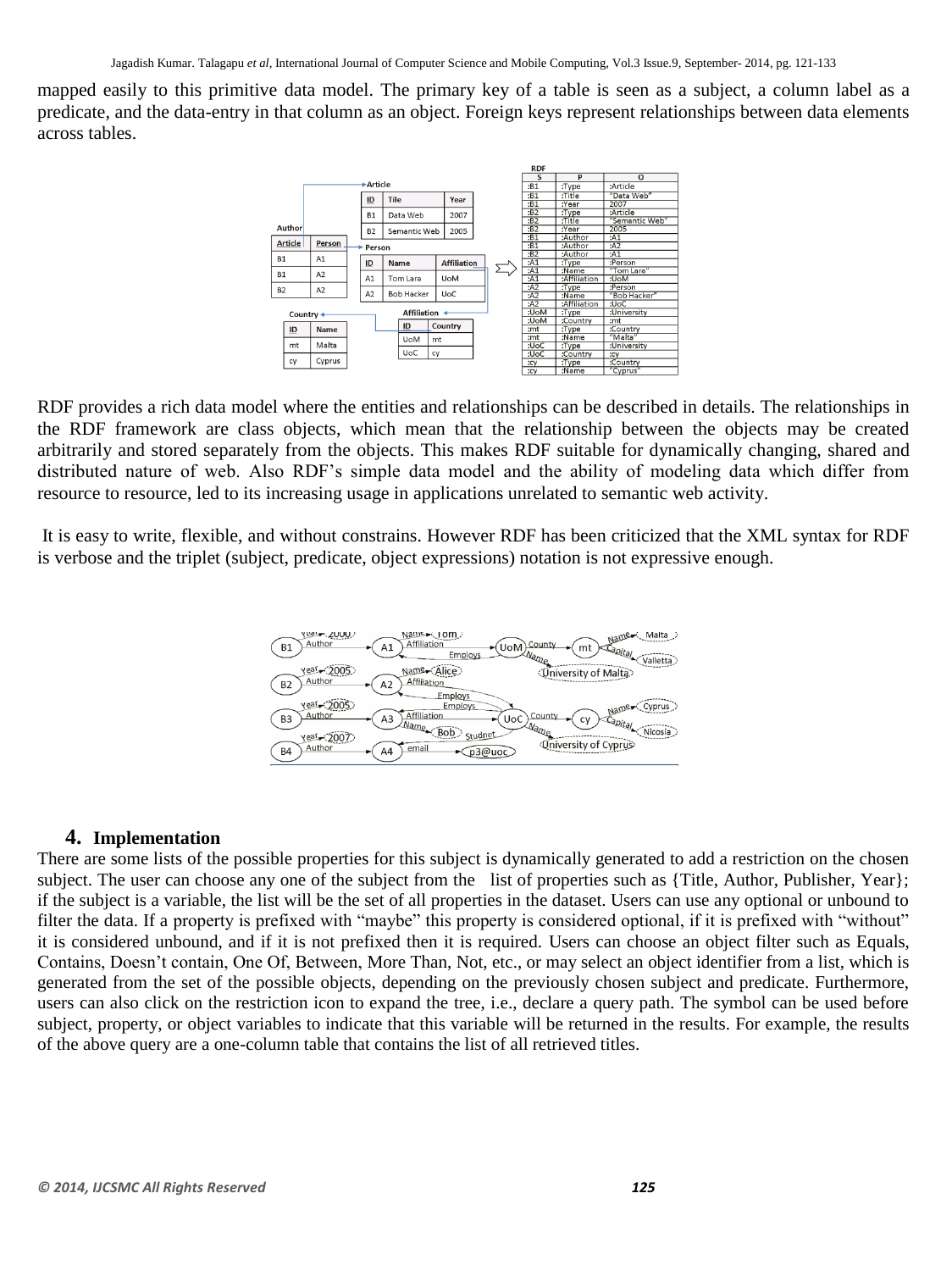# **ARCHITECTURE:**



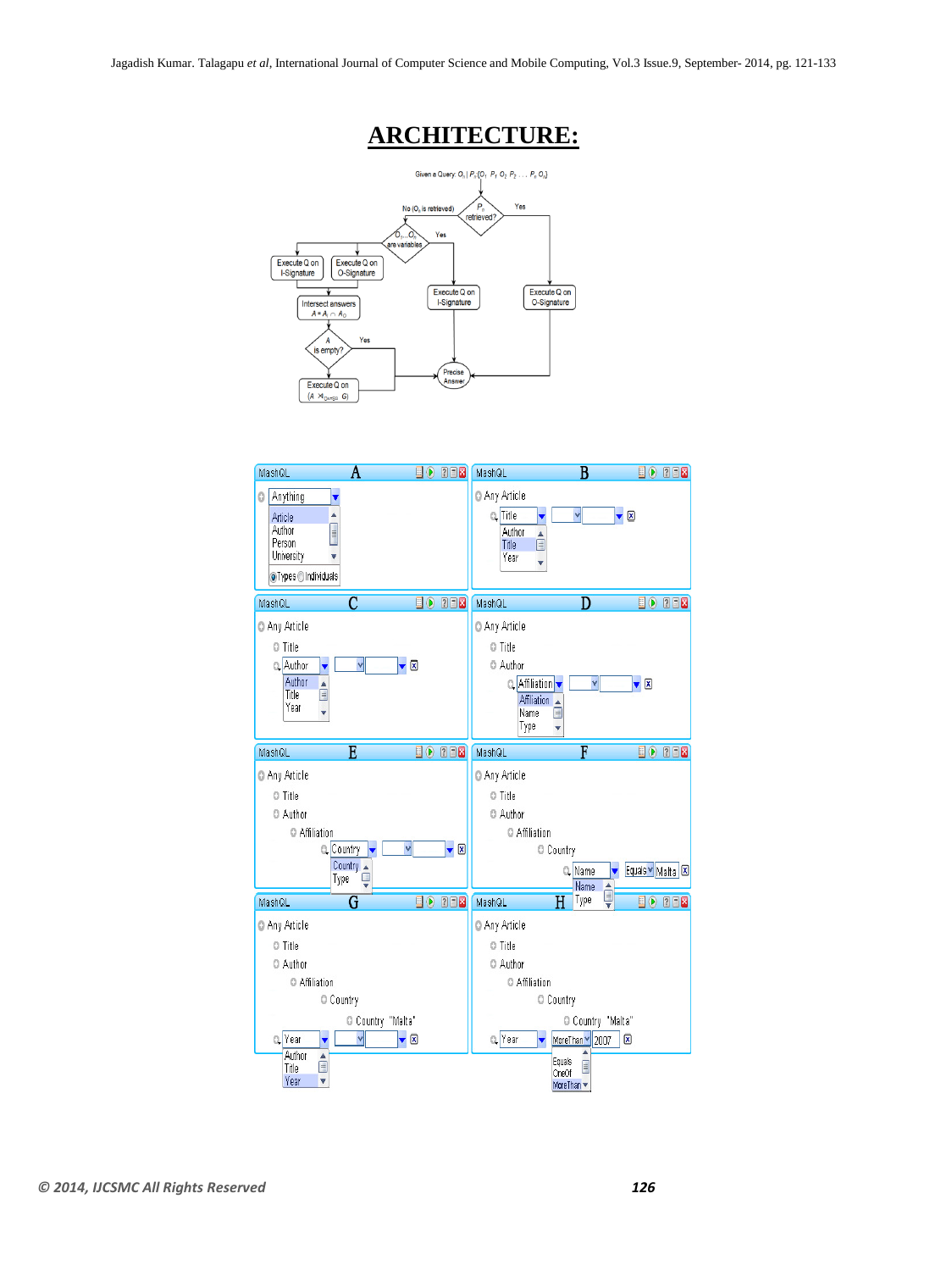#### **QUERY FORMULATION ALGORITHM:-**

This algorithm is used by the MashQL editor. Its novel is that it one to navigate through and query a data graph (s) without assuming the end-user to know the schema or the data to adhere to a schema.

Select the query subject:

That is, after specifying the dataset, users can select s from a dropdown list that contain, either.

- I. ST: the set of the union of the subject-types in G, such as Article; or and object identifiers in the dataset.
- II. SI: the union of all subject and object identifiers in the dataset.
- III. A user-defined subject label. In the latter case, the subject is seen as a variable (SIV) displayed on italics a variable label anything.

# Select a property:

Depending on the chosen subject (s), a list of the possibilities properties for this subject is generated. There are four possibilities:

- I. If (S I ST), such as Article, the list will be the set of all properties that the instance of this subject-type have(e.g, Title, Author, Year).
- II. If (S I SI), such as A1, the list will be the set of all properties that this particular instance (s) has.
- III. If the subject is a variable (S I V), the list will be the set of all properties in the dataset.
- IV. Users can also choose the property to be a variable by introducing their own label.

#### Add an object filter:

There are three of filters the user can use to restrict P: a filtering function, an object identifier, or a query path.

- I. A filtering function can be selected from a list.
- II. if a user want to add an object identifier as a filter, a list of the possible objects will be generated.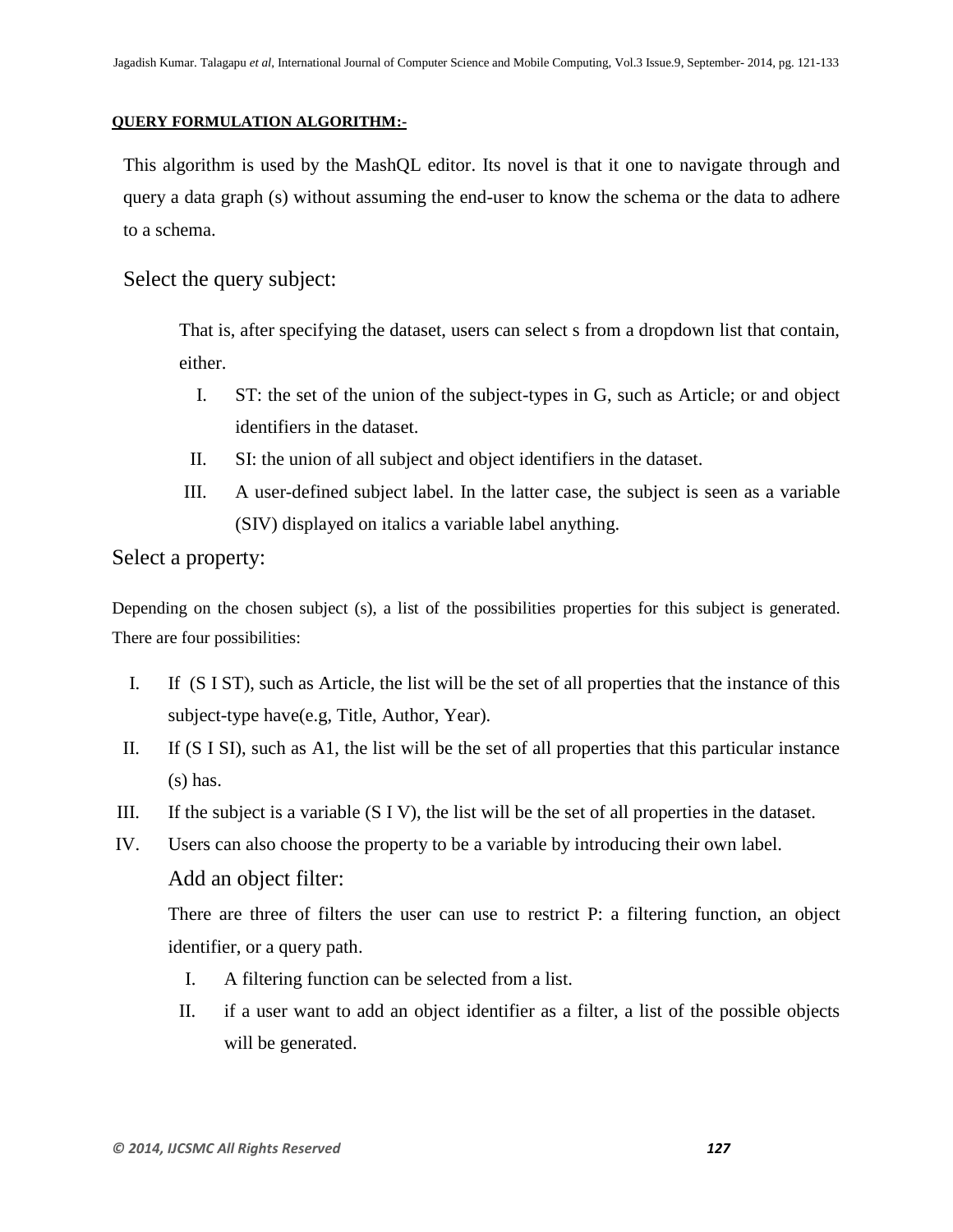Example: if a user previously choose any article as a subject, as a property, the list of objects identifiers would. The following formalization specify what the list of objects identifiers may contain.

### **Algorithm:**

**Step 0:** Specify the data set G in the Input module. G can be one or a merge of multiple Data graphs.

**Step 1:** Select the query subject S. That is, after specifying the data set, users can select S From a drop-down list.

**Step 2:** Select a property P. Depending on the chosen subject(s) in step 1, a list of the possible properties for this subject is generated

**Step 3:** Add an object filter on P. There are three types of filters the user can use to restrict P:

1) A filtering function can be selected from a list.

2) If a user wants to add an object identifier as a filter, a list of the possible objects will be generated.

3) Users can also choose to expand the property P to declare a path on it Repeat Steps 2-3 (until the user stops).

**Step 4**: The symbol before a variable is used to indicate that it will be returned in the Results.

# **Hardware and Software Requirements:-**

# **HARDWARE REQUIREMENTS:**

Processor : Pentium Dual Core 2.00GHZ

Hard disk : 40 GB

Ram : 2GB (minimum)

# **SOFTWARE REQUIREMENTS**

Operating system: windows

Front end: Microsoft visual studio .Net 2005

*© 2014, IJCSMC All Rights Reserved 128*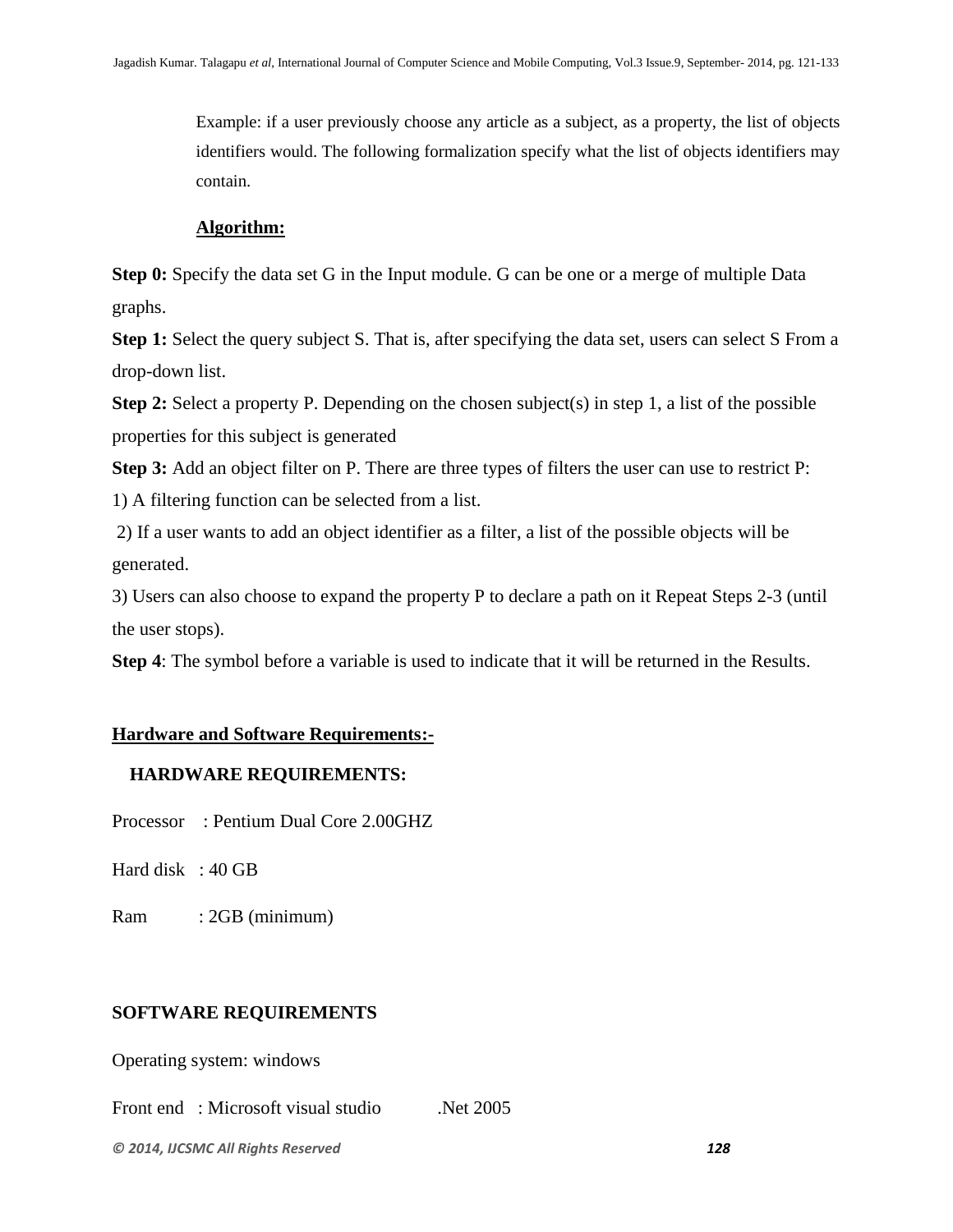Coding language: C#

Backend : SQL server 2005

# **Existing system:**

The main problem is that this approach is fundamentally bounded with the language ambiguity multiple meanings of terms and the mapping between these terms and the element of a data schema allow people with limited IT-skills to explore and query one or multiple data sources with prior knowledge about the schema, structure, vocabulary, or any technical details of the these sources.

We do not assume that a data source should have -an offline or an inline schema. The rapid growth of structured data on the web has created a high demand for making this content more reusable and consumable.

# **Disadvantage:**

- Everybody must have a knowledge about the process.
- $\overline{\phantom{a}}$  Content would not display if the keyword not matching.
	- $\triangleright$  Existing algorithm is pattern matching algorithm.

# **Proposed system:**

We present a novel query formulation algorithm, by which the complexity and the responsibility of understanding a data source are moved from the user to query editor. It allows end user to easily navigate and query an unknown data graph. We addressed the challenge of achieving interactive performance during query formulation by introducing a new approach for indexing RDF data. We present two different scenario of MashQL and evaluate our implementation on two large datasets. In future, we plan to use our approach on keyword-search.

 $\triangleright$  Proposed algorithm is query formulation algorithm.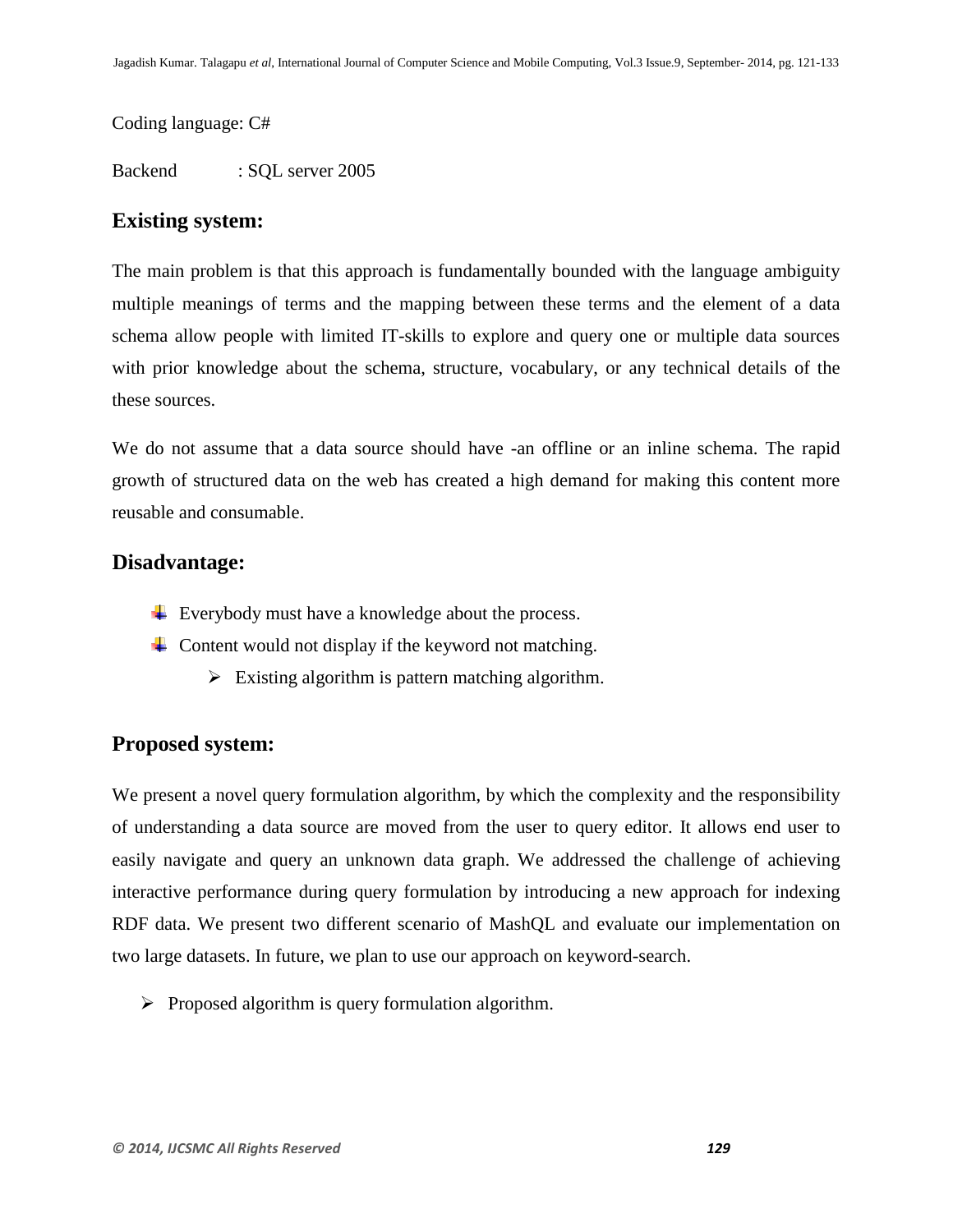# **Advantages:**

- $\downarrow$  It saves the time and the user spending cost.
- $\ddot{\phantom{1}}$  It is allow the user to dynamically create a new file through the web.
- $\perp$  MashOL can be similarly used for querying relational databases and XML.
- $\overline{\text{4}}$  MashQL can be used to query and mash up the Data Web as simple as filtering and piping web feeds.
- $\overline{\phantom{a}}$  Easily query and fuse structured data on the web.
- **Easy to users can navigate and query a data source without any prior knowledge about it.**

# **5. GRAPH INDEXING**

The main aim is querying the data web in such a way that, the data are schema free. By query formulation, at the backend queries are needed to executed on the whole data set in real time, because there is offline schema that can be used instead. In such a user-interaction setting, the response-time is an important factor that needs to be taken into consideration and which should be small, preferably within 100 ms. Achieving such a short interaction time for background queries with graph-shaped data is even more challenging, because the exploration of a graph stored in a relational table G(S,P,O) can be expensive as this table needs to be self-joined many times. A query with *n* levels involves *n-1* joins. Precomputing and materializing all possible MashQL's background queries is not an option since the space requirements are too high; thus an efficient RDF indexing is needed. Several approaches have been proposed to index RDF, such as Oracle3, and RDF3X5. Although these approaches have shown good performance –a query with a medium complexity costs some seconds- however, this performance is unacceptable for an interactive query formulation session, especially in the case of large graphs.

# **Compute the Graph-Signature:**

Procedure ComputeOSignature(G, *S***o**)

begin

 $S_0$ = (a copy of) *G*. Stable = false

Group nodes having the same property labels.

while (Stable  $\Box$ True) do

foreach node *A* in *S***<sup>o</sup>** do

for each path *P* **<sup>I</sup>** from *A* into a node *B* do

 $X = P$ **i**-1(*ext*[*B*]<sup>*G*</sup>)

if  $(A \nsubseteq X)$  then replace *A* by  $(A \square X)$  and  $(A - X)$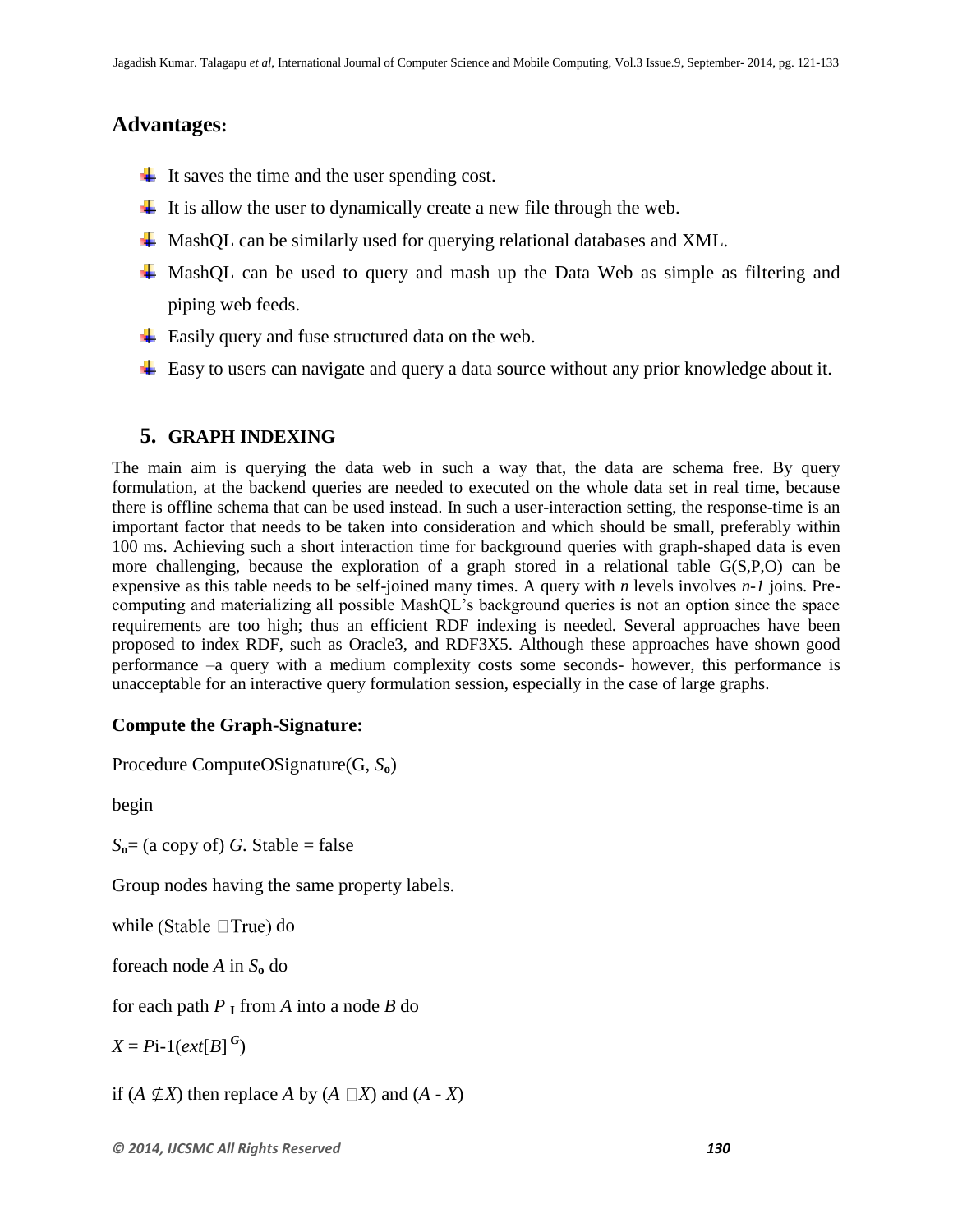```
if there was no split then Stable=True
end
Procedure ComputeISignature(G, SI)
begin
S_I = (a copy of) G. Stable = falseGroup nodes having the same incoming properties 
while (Stable \BoxTrue) do
foreach node A in S_I do
foreach Pi path into A from a node B do
X = P_i(\text{ext}[B]^G)if (A \nsubseteq X) then replace A by (A \square X) and (A - X)if there was no split then Stable=True
```
end

#### **6. Conclusion and Future Work**

We propose a query formulation language, called MashQL. We have specified four assumptions that a data web query language should have, and shown how MashQL implements all of them. The language-design and the performance complexities of MashQL are fundamentally tackled. We have designed and formally specified the syntax and the semantics of MashQL, as a language, not merely a single purpose interface. We have also specified the query formulation algorithm, by which the complexity of understanding a data source (even it is schema free) are moved to the query editor. We addressed the challenge of achieving interactive performance during query formulation by introducing a new approach for indexing RDF data. We presented two different implementation scenarios of MashQL and evaluated our implementation on two large datasets.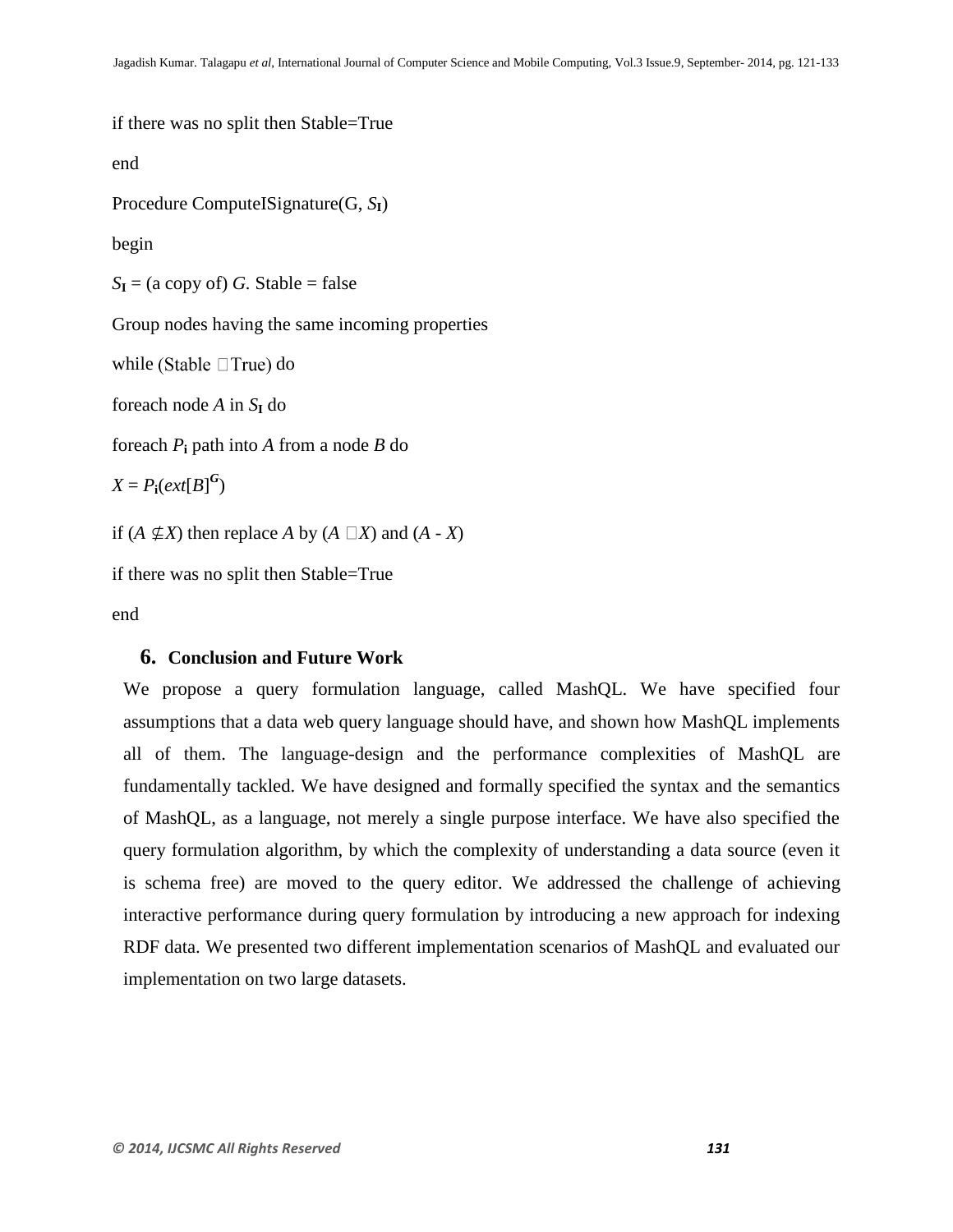# **References:**

- 1. [http://www.scribd.com/doc/75915018/A-Query-Formulation-Language-for-the-Data-](http://www.scribd.com/doc/75915018/A-Query-Formulation-Language-for-the-Data-Web-Abstract-by-Coreieeeprojects)[Web-Abstract-by-Coreieeeprojects](http://www.scribd.com/doc/75915018/A-Query-Formulation-Language-for-the-Data-Web-Abstract-by-Coreieeeprojects)
- 2. <http://jpinfotech.blogspot.in/2012/08/a-query-formulation-language-for-data.html>
- **3.** <http://dl.acm.org/citation.cfm?id=1874607>
- 4. Jayapandian M, Jagadish H<sup>expressive Ouery Specification through Form</sup> Customization" 2008.
- 5. "Ouerving the Data Web" Jarrar M, Dikaiakos M, 2009.
- 6. "Data Guides: Enabling Query Formulation and Optimization Semistructured Databases" Goldman R, Widom J 2009.
- 7. A Data Mashup Language for the Data Web" Jarrar M, Dikaiakos M 2009.
- 8. "An Efficient SQL-based RDF Querying" Scheme E. Chong, S. Das, G. Eadon, and J. Srinivasan 2005.
- 9. "MashQL for the Data Web" E. Chong, S. Das, G. Eadon, and J. Srinivasan 2005.
- 10. "How Useful Are Natural Language Interfaces to the Semantic Web for Casual End-Users? "E. Kaufmann and A. Bernstein 2007.
- 11. "Towards a Theory of Natural Language Interfaces to Databases" A. Popescu, O. Etzioni, and H. Kautz,2003.
- 12. "MashQL: A Query-by-Diagram Topping SPARQL Towards Semantic Data Mashups" A. Popescu, O. Etzioni, and H. Kautz,2003.
- 13. "Ouery-by-Example: a data base" languageM. Zloof, 1977.
- 14. M. Jarrar and M. Dikaiakos, "A Query Formulation Language for the Data Web", *IEEE Transactions on Knowledge and Data Engineering*, vol. 24, no. 5, may 2012.
- 15. M. Jarrar and M. Dikaiakos, "A Data Mashup Language for the Data Web," Proc. *WWW2009 Workshop Linked Data on the Web (LDOW)*, 2009.
- 16. M. Jarrar and M. Dikaiakos, "MashQL: Querying the Data Web," *IEEE Internet Computing*, vol. 14, no. 3, pp. 58-67, May 2010.
- 17. M. Jarrar and M. Dikaiakos, "Querying the Data Web," *Technical Report* TR-09-04, Dept. of Computer Science, Univ. of Cyprus, http://encs.birzeit.edu/klab/publications/TARMD10.pdf.htm, Nov. 2009.
- 18. M. Jarrar and M. Dikaiakos, "MashQL: A Query-by-Diagram Topping SPAROL Towards Semantic Data Mashups", *ONISW'08*, October 30, 2008, Napa Valley, California, USA.